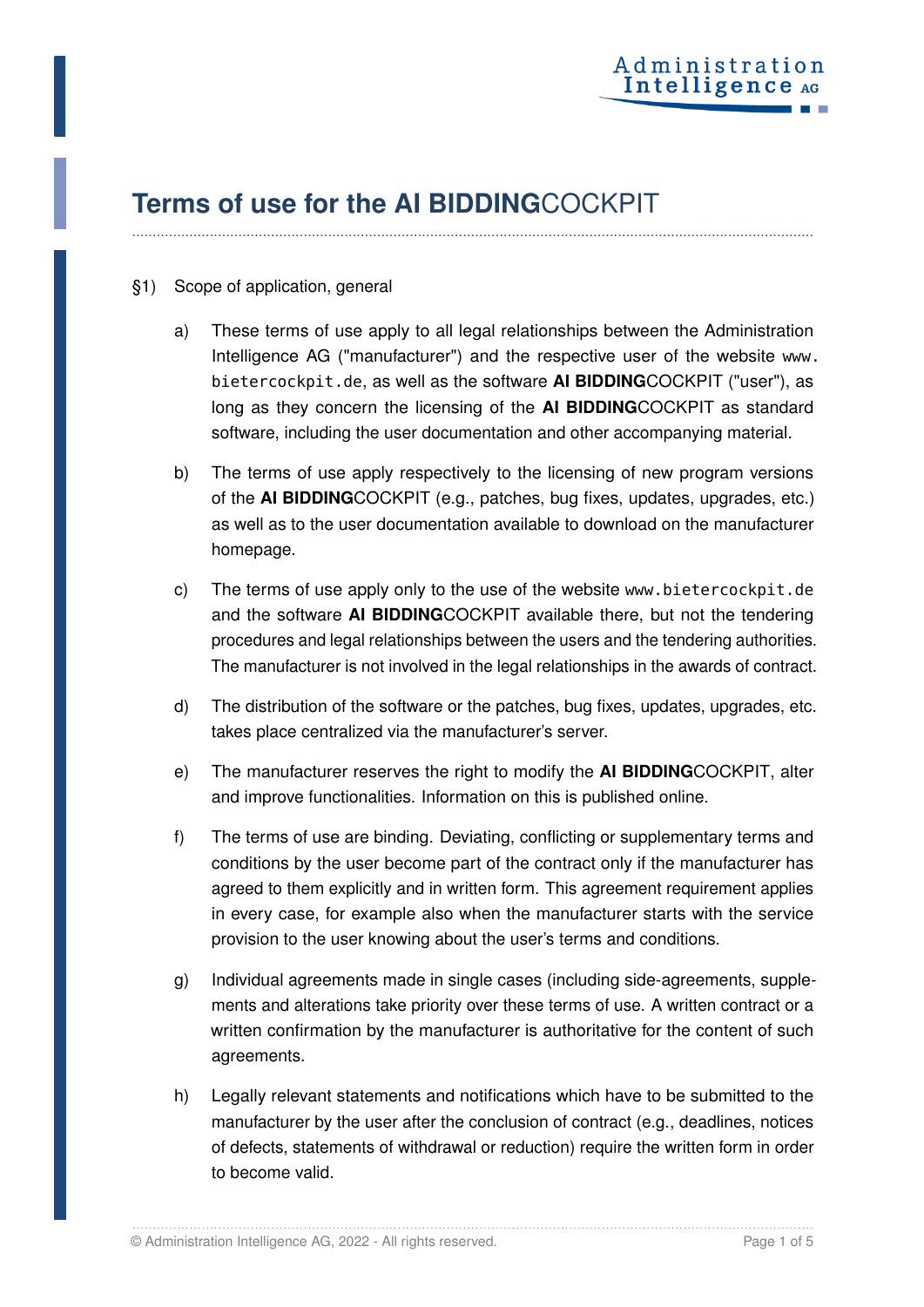## §2) Licensing of the **AI BIDDING**COCKPIT

- a) The licensing of the **AI BIDDING**COCKPIT, as well as the corresponding user documentation, takes place via data telecommunication ("download").
- b) All rights on the software are entitled only to the manufacturer and their respective license providers. The software is protected by copyright law and international agreements for the protection of intellectual property.
- c) The user obtains the not-exclusive, permanent right to use the provided software to the extent determined in these terms of use for bid submission and other procedures by the manufacturer.
- d) For everything else, the user has the right to use **AI BIDDING**COCKPIT only to the extent determined by contract.
- e) The user has the right to use **AI BIDDING**COCKPIT on every appropriate hardware available to them, under the condition that the manufacturer has enabled this hardware. The user is responsible for the purchase, installation and maintenance of the technical conditions, especially the system requirements (hardware and software) which are necessary for using **AI BIDDING**COCKPIT.
- f) The user must not carry out any modifications on the software.
- g) The user must not reconvert or translate the software nor extract any program elements. They will neither decompile nor disassemble the freeware, carry out a reverse engineering or try to derive the source code in any other way.
- h) Copyright notices, serial numbers, version numbers, trademarks or other identification marks of **AI BIDDING**COCKPIT must not be changed or removed in any way.
- §3) Liability and warranty
	- a) The manufacturer is liable only for intention and gross negligence. Claims for damages and reimbursement of expenses by the user outside this liability, irrespective of the legal reasons, especially due to violation of duties resulting from obligation and tortuous acts, are excluded.
	- b) The manufacturer is liable for material defects and defects of title only if the manufacturer has maliciously concealed a material defect of defect of title from the user. Any additional liability or warranty for the absence of material defects and defects of title in **AI BIDDING**COCKPIT apart from this is excluded.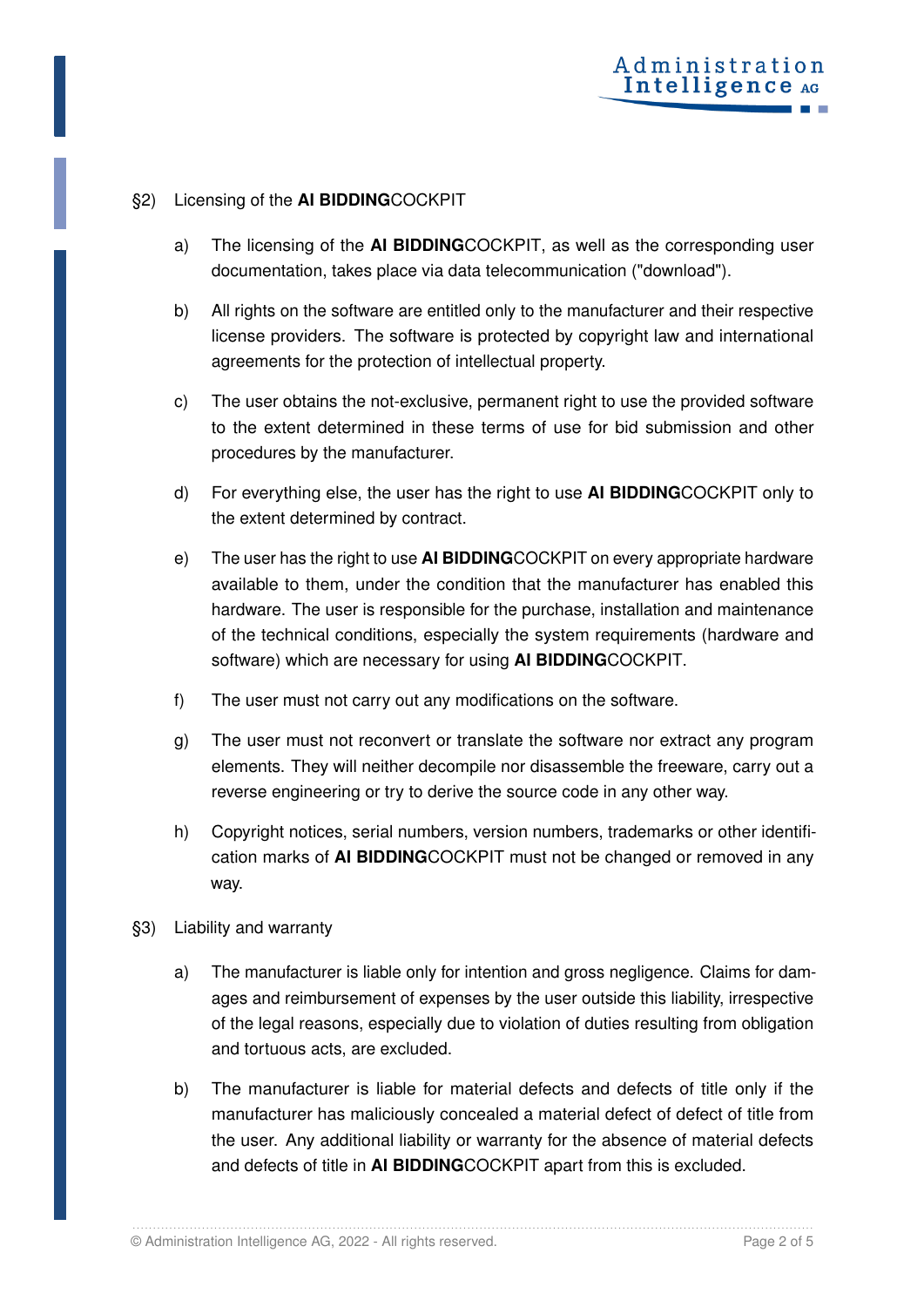- c) If the manufacturer refers, directly or indirectly, to other websites ("links"), they are liable only if they have exact knowledge of the content and are technically able to prohibit the use in case of illegal content.
- d) The manufacturer is liable for the loss of data only if they are responsible for it. The extent is limited to the degree that the user is bound to carry out regular backups. If the user does not carry out such backups, the manufacturer's liability is limited to the effort which would be required to restore the data from a proper backup, as well as the damage resulting from the loss of recent data which would be lost also in the case of daily backups.
- §4) Bid submission and tender search
	- a) The manufacturer assumes no responsibility for the technical accuracy of the provided tender documents or messages by the tendering authorities. Equally, they assume no technical responsibility for the content of the created bids.
	- b) In the concrete tendering procedures, the manufacturer is solely responsible for the data transfer and has no knowledge of their content.
	- c) Manufacturer and user are aware that, according to the state of technology, it is not possible to provide a completely error-free software. Also, both parties are aware that failures and technical errors in this web application cannot be excluded.
	- d) Where it falls in the manufacturer's sphere of influence, they endeavor to avoid interruptions and failures of the provided services. In case of technical maintenance or errors the manufacturer is not obligated to provide the service. They are not liable for errors outside their sphere of influence, especially for errors resulting from third-party intervention or due to a force majeure.
	- e) Due to the nature of the internet the manufacturer has no influence on a reliable data transfer on the internet. They assume no responsibility for the availability, reliability and quality of telecommunication networks, data networks and technical facilities. There is no liability in case of failures due to errors outside the manufacturer's sphere of responsibility.
	- f) The receipt of an electronic bid by the tendering authority will be confirmed to the user after the complete transmission of the tendering documents with a signature receipt, provided with a time stamp. Only by this signature receipt is the correct transmission confirmed to the user. If the user does not receive such a receipt, they will contact the manufacturer's hotline by phone to enable them to take action in order to eliminate the error, and to provide instructions for the further processing.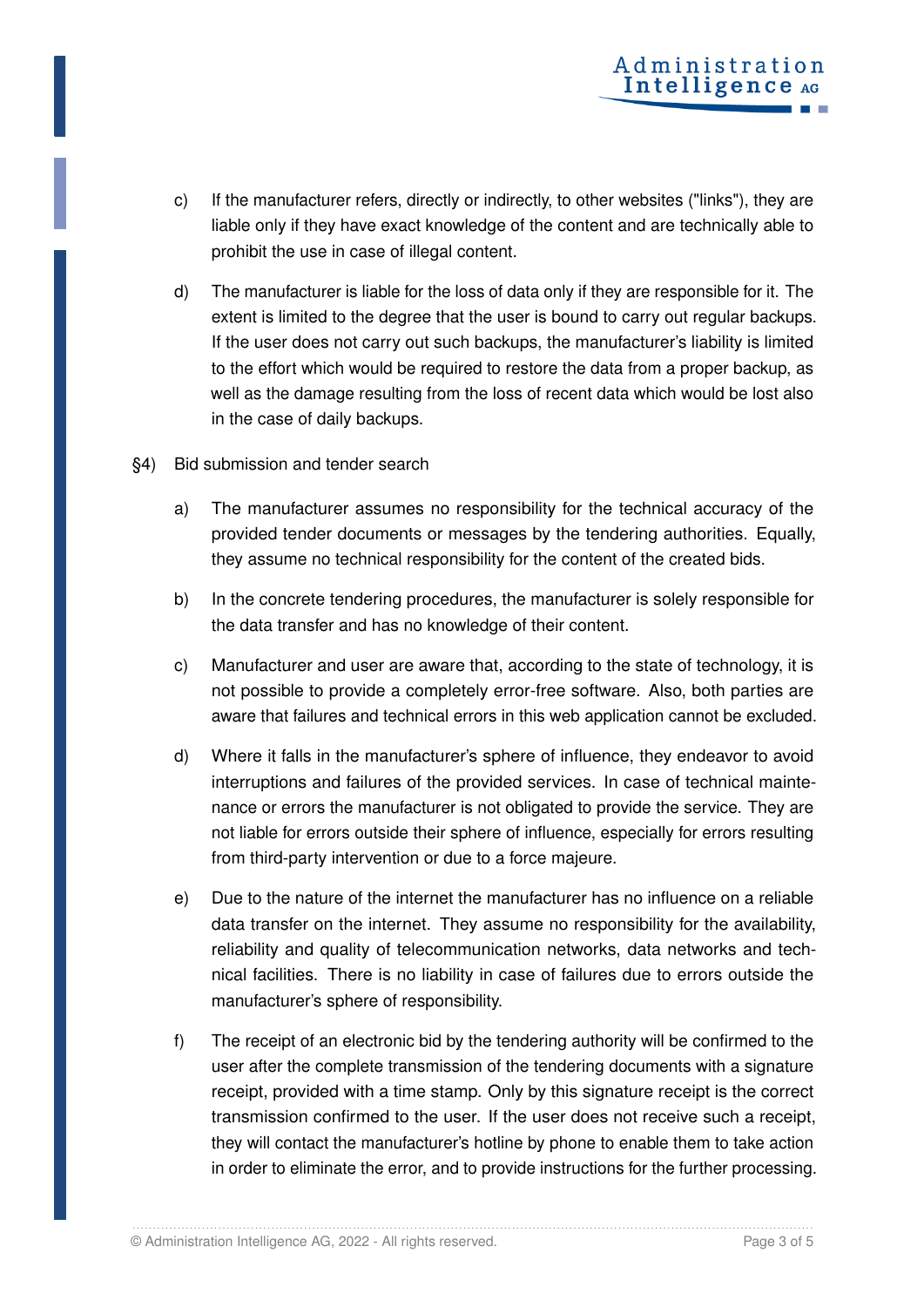- g) The bid transmission duration depends on a variety of factors (such as data volumes, the technology available to the user, and the internet broadband width), therefore, the manufacturer assumes no responsibility for the timely transmission of a bid. The user must ensure it by themselves. Also, any waiting times in which the system can be shut down for a short period are to be considered by the bidder. The manufacturer therefore recommends to send the bid at least 24 hours before the bid opening to guarantee a timely transmission.
- h) It is possible to search the published notices by several public contractors via a search in the **AI BIDDING**COCKPIT. The contents of this search are generated with the highest possible accurateness, where the manufacturer makes use of external sources. The manufacturer nevertheless assumes no responsibility for the correctness, completeness and up-to-dateness of the provided contents. The use of the website search takes place at the user's own risk. A claim for the provision of the service does not exist.
- i) The manufacturer reserves the right to block or limit the access to the internet offer <www.bietercockpit.de> or the software **AI BIDDING**COCKPIT, if technical errors or overloads occur.
- §5) Applicable law, jurisdiction
	- a) The law of the Federal Republic of Germany applies to the provision of **AI BID-DING**COCKPIT, as well as all connected legal relationships between the manufacturer and the user. The application of the UN Convention on International Sale of Goods (CISG) is excluded.
	- b) As far as the user is (I) a merchant according to the German Commercial Code, (II) the client is a legal entity of public law or of special fund under public law, or (III) the user has no general place of jurisdiction in the Federal Republic of Germany, Würzburg, Germany is agreed upon to be the place of jurisdiction. The manufacturer keeps the right to file a suit or initiate other legal proceedings at the user's place of jurisdiction.
- §6) Final clause, written form, alterations
	- a) Terms and conditions by the user are not binding even if the manufacturer does not explicitly contradict them. The user's terms and conditions also do not become part of the contract by the provision of services.
	- b) Alterations and supplementations of these terms of use require the written form. This also applies to alterations of this written form requirement itself. The written